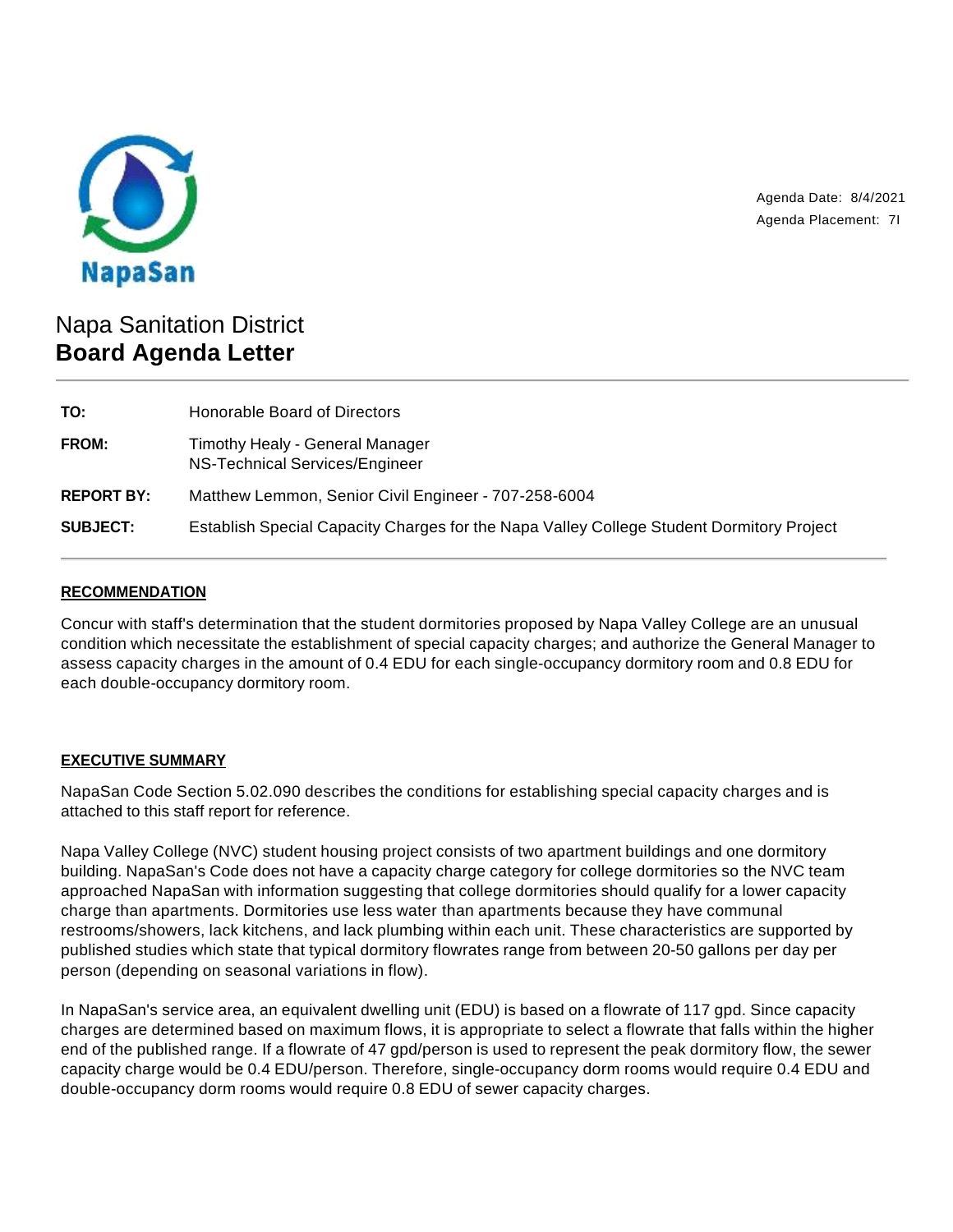If the special capacity charge is authorized then NapaSan will establish an agreement with NVC to require the payment of additional capacity charges if any of the dorm rooms are converted to increased occupancy. The agreement will also establish the basis for determining sewer service charges.

NapaSan staff and the NVC project team support the proposed special capacity charge.

| <u>FISCAL &amp; STRATEGIC PLAN IMPACT</u> |                                                                                                                                                                             |
|-------------------------------------------|-----------------------------------------------------------------------------------------------------------------------------------------------------------------------------|
| Is there a Fiscal Impact?                 | Yes                                                                                                                                                                         |
| Is it currently budgeted?                 | Yes                                                                                                                                                                         |
| Where is it budgeted?                     | NapaSan will receive capacity charges for the student housing project<br>as required by Code. The capacity charge revenue will be deposited in<br>NapaSan's Expansion Fund. |
| Is it Mandatory or Discretionary?         | Discretionary                                                                                                                                                               |
| Discretionary Justification:              | Studies indicate that college dormitories use less water than<br>apartments.                                                                                                |
| Is the general fund affected?             | Yes                                                                                                                                                                         |
| Future fiscal impact:                     | NapaSan will receive annual sewer service charges from the<br>development.                                                                                                  |
| Consequences if not approved:             | NapaSan will apply an existing capacity charge category for the<br>dormitory, such as the apartment category (1 EDU per unit).                                              |
| Additional Information:                   | None.                                                                                                                                                                       |

#### **ENVIRONMENTAL IMPACT**

None.

#### **BACKGROUND AND DISCUSSION**

The NVC student housing project consists of two apartment buildings with 144 total apartment units and one dormitory building with 60 single-occupancy units and 76 double-occupancy units. All of the apartment units will contain in-unit kitchens and bathrooms; however, none of the dormitory rooms will contain in-unit kitchens or bathrooms.

## **SUPPORTING DOCUMENTS**

- A . NapaSan Code 5.02.030 Residential Capacity Categories
- B . NapaSan Code 5.02.090
- C . Memo from NVC